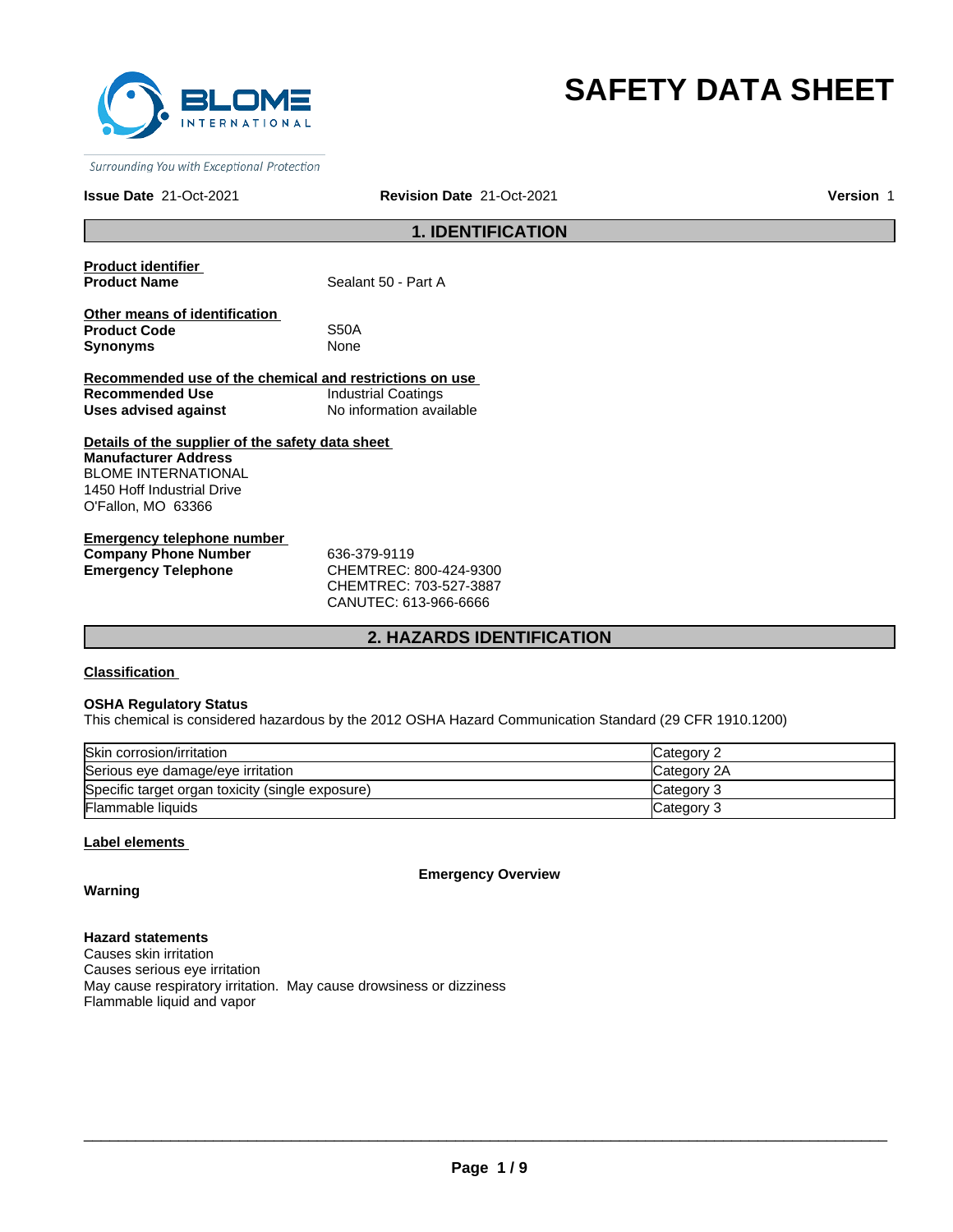

**Appearance** viscous **Physical state** liquid **Odor** Solvent

 $\overline{\phantom{a}}$  ,  $\overline{\phantom{a}}$  ,  $\overline{\phantom{a}}$  ,  $\overline{\phantom{a}}$  ,  $\overline{\phantom{a}}$  ,  $\overline{\phantom{a}}$  ,  $\overline{\phantom{a}}$  ,  $\overline{\phantom{a}}$  ,  $\overline{\phantom{a}}$  ,  $\overline{\phantom{a}}$  ,  $\overline{\phantom{a}}$  ,  $\overline{\phantom{a}}$  ,  $\overline{\phantom{a}}$  ,  $\overline{\phantom{a}}$  ,  $\overline{\phantom{a}}$  ,  $\overline{\phantom{a}}$ 

#### **Precautionary Statements - Prevention**

Wash face, hands and any exposed skin thoroughly after handling Wear protective gloves/protective clothing/eye protection/face protection Avoid breathing dust/fume/gas/mist/vapors/spray Use only outdoors or in a well-ventilated area Keep away from heat/sparks/open flames/hot surfaces. - No smoking Keep container tightly closed Ground/bond container and receiving equipment Use explosion-proof electrical/ ventilating / lighting/ mixing / equipment Use only non-sparking tools Take precautionary measures against static discharge

#### **Precautionary Statements - Response**

IF IN EYES: Rinse cautiously with water for several minutes. Remove contact lenses, if present and easy to do. Continue rinsing If eye irritation persists: Get medical advice/attention If skin irritation occurs: Get medical advice/attention IF ON SKIN (or hair): Remove/Take off immediately all contaminated clothing. Rinse skin with water/shower Wash contaminated clothing before reuse IF INHALED: Remove victim to fresh air and keep at rest in a position comfortable for breathing Call a POISON CENTER or doctor/physician if you feel unwell In case of fire: Use CO2, dry chemical, or foam for extinction

#### **Precautionary Statements - Storage**

Store in a well-ventilated place. Keep container tightly closed Store locked up Keep cool

#### **Precautionary Statements - Disposal**

Dispose of contents/container to an approved waste disposal plant

# **Hazards not otherwise classified (HNOC)**

Not applicable

#### **Other Information**

May be harmful in contact with skin. Harmful to aquatic life with long lasting effects. Harmful to aquatic life.

#### **Unknown acute toxicity**

0% of the mixture consists of ingredient(s) of unknown toxicity

# **3. COMPOSITION/INFORMATION ON INGREDIENTS**

#### **Substance**

Not applicable

#### **Mixture**

| <b>Chemical Name</b> | <b>CAS No</b>                   | ht-%<br><br>- Weigh |
|----------------------|---------------------------------|---------------------|
| Asphalt '            | 00F<br>8052-42-4                | - 40<br>ັ           |
| _imestone            | $\sim$ $\sim$<br>1947<br>7-65-1 | 30<br>$\sim$<br>◡   |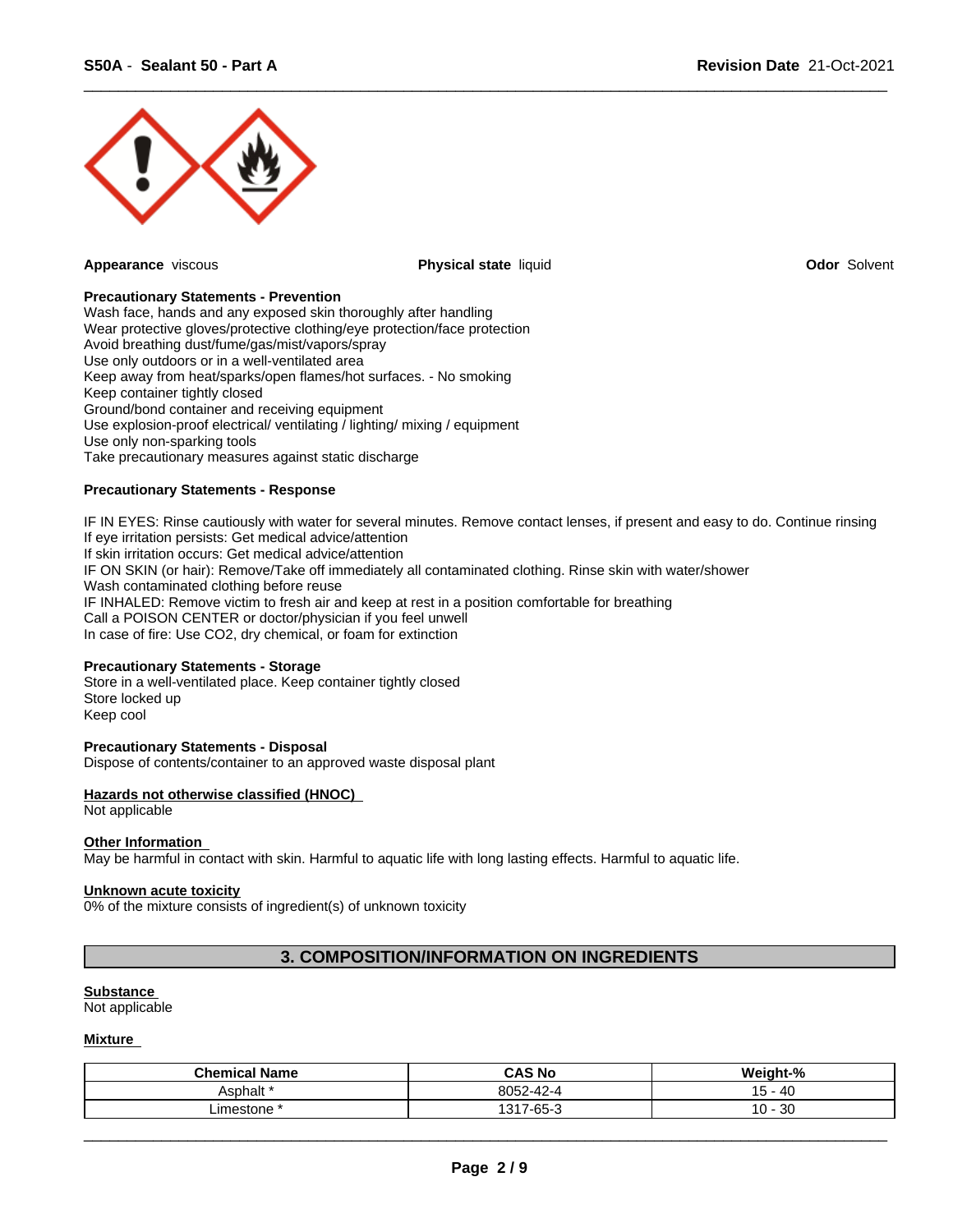| ⊦blend<br>Polvol                                                  | .∪prietar <sup>,</sup>     | $\Omega$<br>. u -<br>υc |
|-------------------------------------------------------------------|----------------------------|-------------------------|
| naphtha.<br>$\lq$ aliphatic $\lq$<br>petroleum, medium<br>Solvent | -<br>'42-88-'<br>7 Л<br>ห⁄ | w                       |
| Clavs                                                             | 302-78-9                   |                         |

 $\overline{\phantom{a}}$  ,  $\overline{\phantom{a}}$  ,  $\overline{\phantom{a}}$  ,  $\overline{\phantom{a}}$  ,  $\overline{\phantom{a}}$  ,  $\overline{\phantom{a}}$  ,  $\overline{\phantom{a}}$  ,  $\overline{\phantom{a}}$  ,  $\overline{\phantom{a}}$  ,  $\overline{\phantom{a}}$  ,  $\overline{\phantom{a}}$  ,  $\overline{\phantom{a}}$  ,  $\overline{\phantom{a}}$  ,  $\overline{\phantom{a}}$  ,  $\overline{\phantom{a}}$  ,  $\overline{\phantom{a}}$ 

\*The exact percentage (concentration) of composition has been withheld as a trade secret.

# **4. FIRST AID MEASURES**

#### **Description of first aid measures**

|                                                                                                                                               | <b>5. FIRE-FIGHTING MEASURES</b>                                                                                                                                                                                             |
|-----------------------------------------------------------------------------------------------------------------------------------------------|------------------------------------------------------------------------------------------------------------------------------------------------------------------------------------------------------------------------------|
| Note to physicians                                                                                                                            | Treat symptomatically.                                                                                                                                                                                                       |
|                                                                                                                                               | Indication of any immediate medical attention and special treatment needed                                                                                                                                                   |
| May cause redness and tearing of the eyes. Coughing and/ or wheezing. May cause skin<br><b>Symptoms</b><br>irritation. Drowsiness. Dizziness. |                                                                                                                                                                                                                              |
| Most important symptoms and effects, both acute and delayed                                                                                   |                                                                                                                                                                                                                              |
| Self-protection of the first aider                                                                                                            | Remove all sources of ignition. Use personal protective equipment as required.                                                                                                                                               |
| Ingestion                                                                                                                                     | Call a physician or poison control center immediately. Do not induce vomiting without<br>medical advice. Rinse mouth. Never give anything by mouth to an unconscious person.                                                 |
| <b>Inhalation</b>                                                                                                                             | Remove to fresh air. If breathing is irregular or stopped, administer artificial respiration.<br>Avoid direct contact with skin. Use barrier to give mouth-to-mouth resuscitation. If<br>symptoms persist, call a physician. |
| <b>Skin contact</b>                                                                                                                           | Wash off immediately with soap and plenty of water while removing all contaminated<br>clothes and shoes. If symptoms persist, call a physician. Wash contaminated clothing<br>before reuse.                                  |
| Eye contact                                                                                                                                   | Keep eye wide open while rinsing. Immediately flush with plenty of water. After initial<br>flushing, remove any contact lenses and continue flushing for at least 15 minutes. If<br>symptoms persist, call a physician.      |
| <b>General advice</b>                                                                                                                         | In case of accident or unwellness, seek medical advice immediately (show directions for<br>use or safety data sheet if possible). If symptoms persist, call a physician.                                                     |
|                                                                                                                                               |                                                                                                                                                                                                                              |

#### **Suitable extinguishing media**

Use extinguishing measures that are appropriate to local circumstances and the surrounding environment. Dry chemical, CO2, sand, earth, water spray or regular foam.

**Unsuitable extinguishing media** Do not use a solid water stream as it may scatter and spread fire.

#### **Specific hazards arising from the chemical**

Flammable. Thermal decomposition can lead to release of irritating and toxic gases and vapors.

#### **Explosion data Sensitivity to Mechanical Impact** None. **Sensitivity to Static Discharge** None.

#### **Protective equipment and precautions for firefighters**

As in any fire, wear self-contained breathing apparatus pressure-demand, MSHA/NIOSH (approved or equivalent) and full protective gear.

# **6. ACCIDENTAL RELEASE MEASURES**

#### **Personal precautions, protective equipment and emergency procedures**

**Personal precautions** Remove all sources of ignition. Evacuate personnel to safe areas. Ensure adequate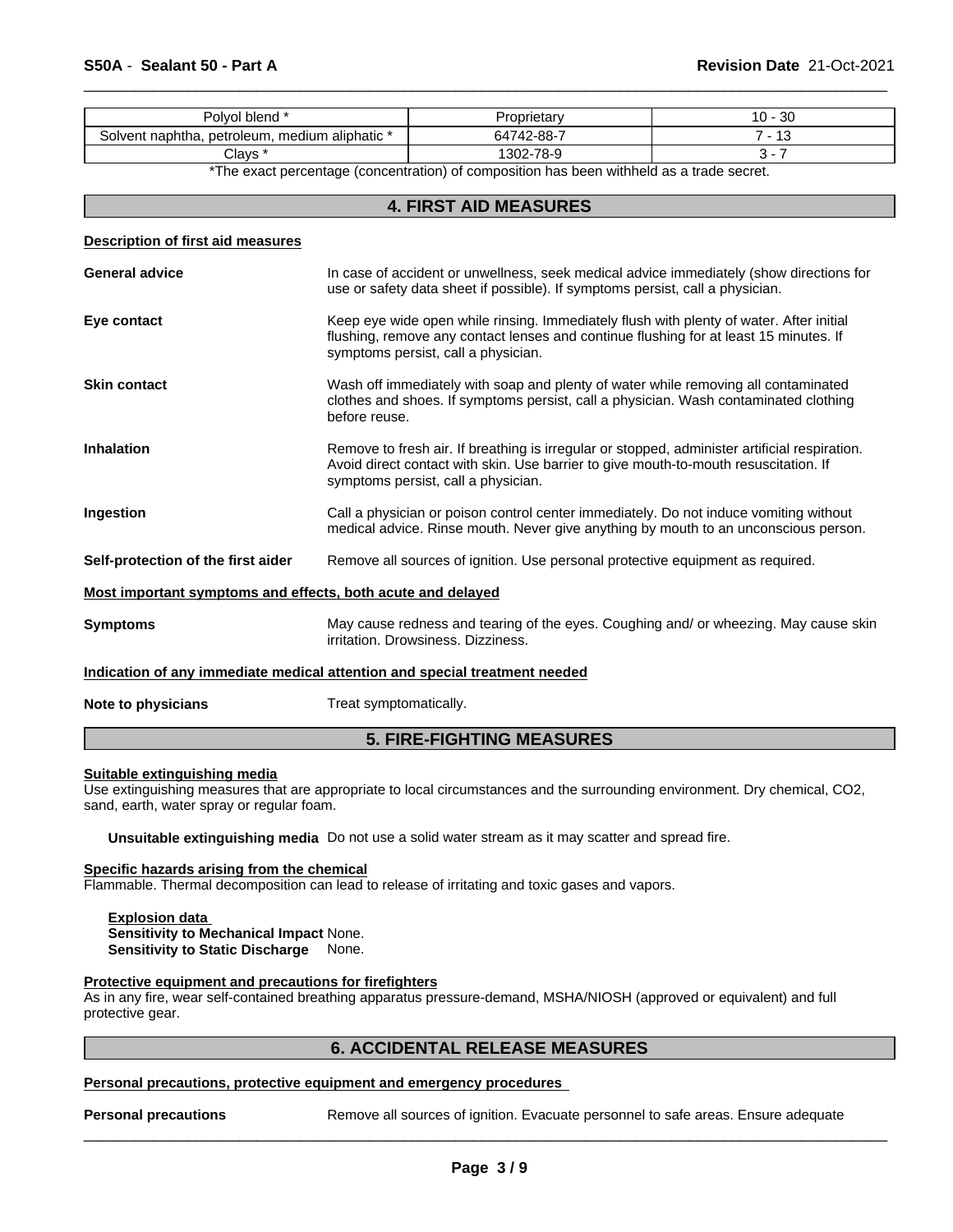|                                                      | ventilation, especially in confined areas. Use personal protective equipment as required.                                                                                                    |
|------------------------------------------------------|----------------------------------------------------------------------------------------------------------------------------------------------------------------------------------------------|
| <b>Environmental precautions</b>                     |                                                                                                                                                                                              |
| <b>Environmental precautions</b>                     | Prevent further leakage or spillage if safe to do so. Prevent product from entering drains. Do<br>not flush into surface water or sanitary sewer system.                                     |
| Methods and material for containment and cleaning up |                                                                                                                                                                                              |
| <b>Methods for containment</b>                       | Prevent further leakage or spillage if safe to do so.                                                                                                                                        |
| Methods for cleaning up                              | Dam up. Soak up with inert absorbent material (e.g. sand, silica gel, acid binder, universal<br>binder, sawdust). Pick up and transfer to properly labeled containers.                       |
|                                                      | 7. HANDLING AND STORAGE                                                                                                                                                                      |
| <b>Precautions for safe handling</b>                 |                                                                                                                                                                                              |
| Advice on safe handling                              | Ensure adequate ventilation, especially in confined areas. Keep away from heat, sparks,<br>flame and other sources of ignition (i.e., pilot lights, electric motors and static electricity). |

 $\overline{\phantom{a}}$  ,  $\overline{\phantom{a}}$  ,  $\overline{\phantom{a}}$  ,  $\overline{\phantom{a}}$  ,  $\overline{\phantom{a}}$  ,  $\overline{\phantom{a}}$  ,  $\overline{\phantom{a}}$  ,  $\overline{\phantom{a}}$  ,  $\overline{\phantom{a}}$  ,  $\overline{\phantom{a}}$  ,  $\overline{\phantom{a}}$  ,  $\overline{\phantom{a}}$  ,  $\overline{\phantom{a}}$  ,  $\overline{\phantom{a}}$  ,  $\overline{\phantom{a}}$  ,  $\overline{\phantom{a}}$ 

flame and other sources of ignition (i.e., pilot lights, electric motors and static electricity). Take precautionary measures against static discharges. Use spark-proof tools and explosion-proof equipment. All equipment used when handling the product must be grounded.

**Conditions for safe storage, including any incompatibilities**

**Storage Conditions** Keep tightly closed in a dry and cool place. Keep in properly labeled containers. Keep away from heat, sparks, flame and other sources of ignition (i.e., pilot lights, electric motors and static electricity).

#### **Incompatible materials** Strong oxidizing agents. Strong acids. Strong bases.

# **8. EXPOSURE CONTROLS/PERSONAL PROTECTION**

#### **Control parameters**

# **Exposure Guidelines** .

| <b>Chemical Name</b>               | <b>ACGIH TLV</b>                           | <b>OSHA PEL</b>                      | <b>NIOSH IDLH</b>                        |  |
|------------------------------------|--------------------------------------------|--------------------------------------|------------------------------------------|--|
| Asphalt                            | TWA: 0.5 mg/m <sup>3</sup> benzene-soluble |                                      | Ceiling: 5 mg/m <sup>3</sup> fume 15 min |  |
| 8052-42-4                          | aerosol fume, inhalable particulate        |                                      |                                          |  |
|                                    | matter                                     |                                      |                                          |  |
| Limestone                          |                                            | TWA: 15 mg/m <sup>3</sup> total dust | TWA: 10 $mq/m3$ total dust               |  |
| 1317-65-3                          |                                            | TWA: 5 $mg/m3$ respirable fraction   | TWA: $5 \text{ mg/m}^3$ respirable dust  |  |
| Solvent naphtha, petroleum,        |                                            | TWA: 500 ppm                         |                                          |  |
| medium aliphatic                   |                                            | TWA: 2900 mg/m <sup>3</sup>          |                                          |  |
| 64742-88-7                         |                                            |                                      |                                          |  |
| TWA: 1 $mg/m3$ respirable<br>Clays |                                            |                                      |                                          |  |
| 1302-78-9                          | particulate matter                         |                                      |                                          |  |

*NIOSH IDLH Immediately Dangerous to Life or Health*

#### **Appropriate engineering controls**

| <b>Engineering Controls</b> | Showers              |  |
|-----------------------------|----------------------|--|
|                             | Eyewash stations     |  |
|                             | Ventilation systems. |  |

#### **Individual protection measures, such as personal protective equipment**

| Eye/face protection           | Wear safety glasses with side shields (or goggles).                               |
|-------------------------------|-----------------------------------------------------------------------------------|
| Skin and body protection      | Wear protective gloves and protective clothing.                                   |
| <b>Respiratory protection</b> | If exposure limits are exceeded or irritation is experienced, NIOSH/MSHA approved |
|                               |                                                                                   |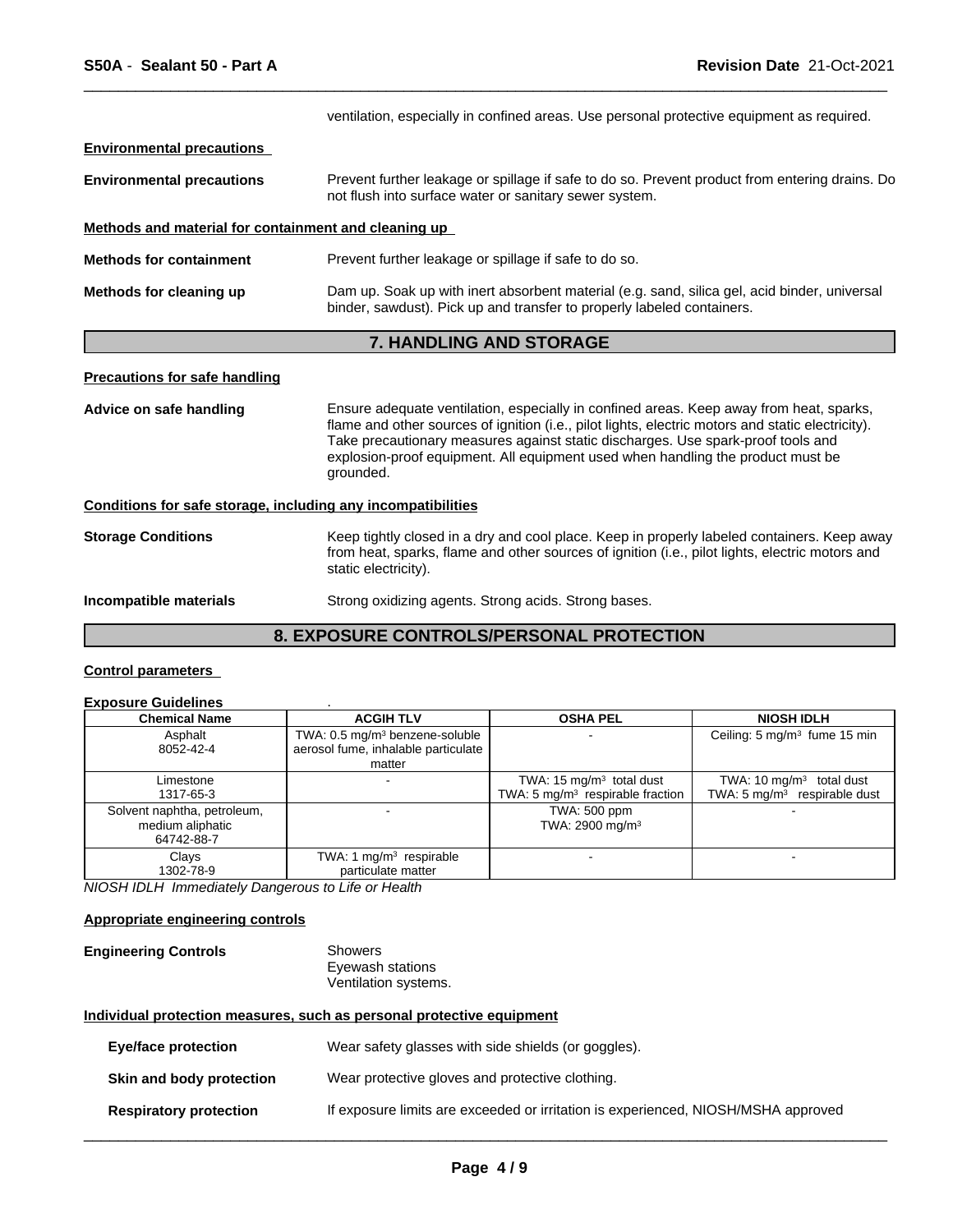respiratory protection should be worn. Positive-pressure supplied air respirators may be required for high airborne contaminant concentrations. Respiratory protection must be provided in accordance with current local regulations.

 $\overline{\phantom{a}}$  ,  $\overline{\phantom{a}}$  ,  $\overline{\phantom{a}}$  ,  $\overline{\phantom{a}}$  ,  $\overline{\phantom{a}}$  ,  $\overline{\phantom{a}}$  ,  $\overline{\phantom{a}}$  ,  $\overline{\phantom{a}}$  ,  $\overline{\phantom{a}}$  ,  $\overline{\phantom{a}}$  ,  $\overline{\phantom{a}}$  ,  $\overline{\phantom{a}}$  ,  $\overline{\phantom{a}}$  ,  $\overline{\phantom{a}}$  ,  $\overline{\phantom{a}}$  ,  $\overline{\phantom{a}}$ 

**General Hygiene Considerations** When using do not eat, drink or smoke. Regular cleaning of equipment, work area and clothing is recommended.

# **9. PHYSICAL AND CHEMICAL PROPERTIES**

#### **Information on basic physical and chemical properties**

| <b>Physical state</b>                                      | liquid                                    |                                  |                          |
|------------------------------------------------------------|-------------------------------------------|----------------------------------|--------------------------|
| Appearance                                                 | viscous                                   | Odor                             | Solvent                  |
| <b>Color</b>                                               | black                                     | <b>Odor threshold</b>            | No information available |
| <b>Property</b>                                            | <b>Values</b>                             | Remarks • Method                 |                          |
| рH                                                         | No information available                  |                                  |                          |
| Melting point / freezing point                             | No information available                  |                                  |                          |
| Boiling point / boiling range                              | > 150 °C / 302 °F                         |                                  |                          |
| <b>Flash point</b>                                         | 42 °C / 108 °F                            | Pensky-Martens Closed Cup (PMCC) |                          |
| <b>Evaporation rate</b>                                    | No information available                  |                                  |                          |
| Flammability (solid, gas)                                  | No information available                  |                                  |                          |
| <b>Flammability Limit in Air</b>                           |                                           |                                  |                          |
| <b>Upper flammability limit:</b>                           | 6                                         |                                  |                          |
| Lower flammability limit:                                  |                                           |                                  |                          |
| Vapor pressure                                             | No information available                  |                                  |                          |
| Vapor density                                              | 3.6                                       |                                  |                          |
| <b>Relative density</b>                                    | $1 - 1.1$                                 |                                  |                          |
| <b>Water solubility</b>                                    | Insoluble in water                        |                                  |                          |
| Solubility in other solvents                               | No information available                  |                                  |                          |
| <b>Partition coefficient</b>                               | No information available                  |                                  |                          |
| <b>Autoignition temperature</b>                            | >250 °C / 482 °F                          |                                  |                          |
| <b>Decomposition temperature</b>                           | No information available<br>$> 100$ mm2/s | @ 40 °C                          |                          |
| <b>Kinematic viscosity</b>                                 | No information available                  |                                  |                          |
| Dynamic viscosity                                          |                                           |                                  |                          |
| <b>Explosive properties</b><br><b>Oxidizing properties</b> | Not an explosive<br>Not applicable        |                                  |                          |
|                                                            |                                           |                                  |                          |
| <b>Other Information</b>                                   |                                           |                                  |                          |
| Softening point                                            | No information available                  |                                  |                          |
| Molecular weight                                           | No information available                  |                                  |                          |
| <b>VOC Content (%)</b>                                     | No information available                  |                                  |                          |
| <b>Density</b>                                             | No information available                  |                                  |                          |
| <b>Bulk density</b>                                        | No information available                  |                                  |                          |
|                                                            |                                           |                                  |                          |

# **10. STABILITY AND REACTIVITY**

**Reactivity**  No data available

**Chemical stability** Stable under recommended storage conditions. **Possibility of Hazardous Reactions** None under normal processing. **Conditions to avoid** Heat, flames and sparks. **Incompatible materials** Strong oxidizing agents. Strong acids. Strong bases. **Hazardous Decomposition Products** Thermal decomposition can lead to release of irritating and toxic gases and vapors.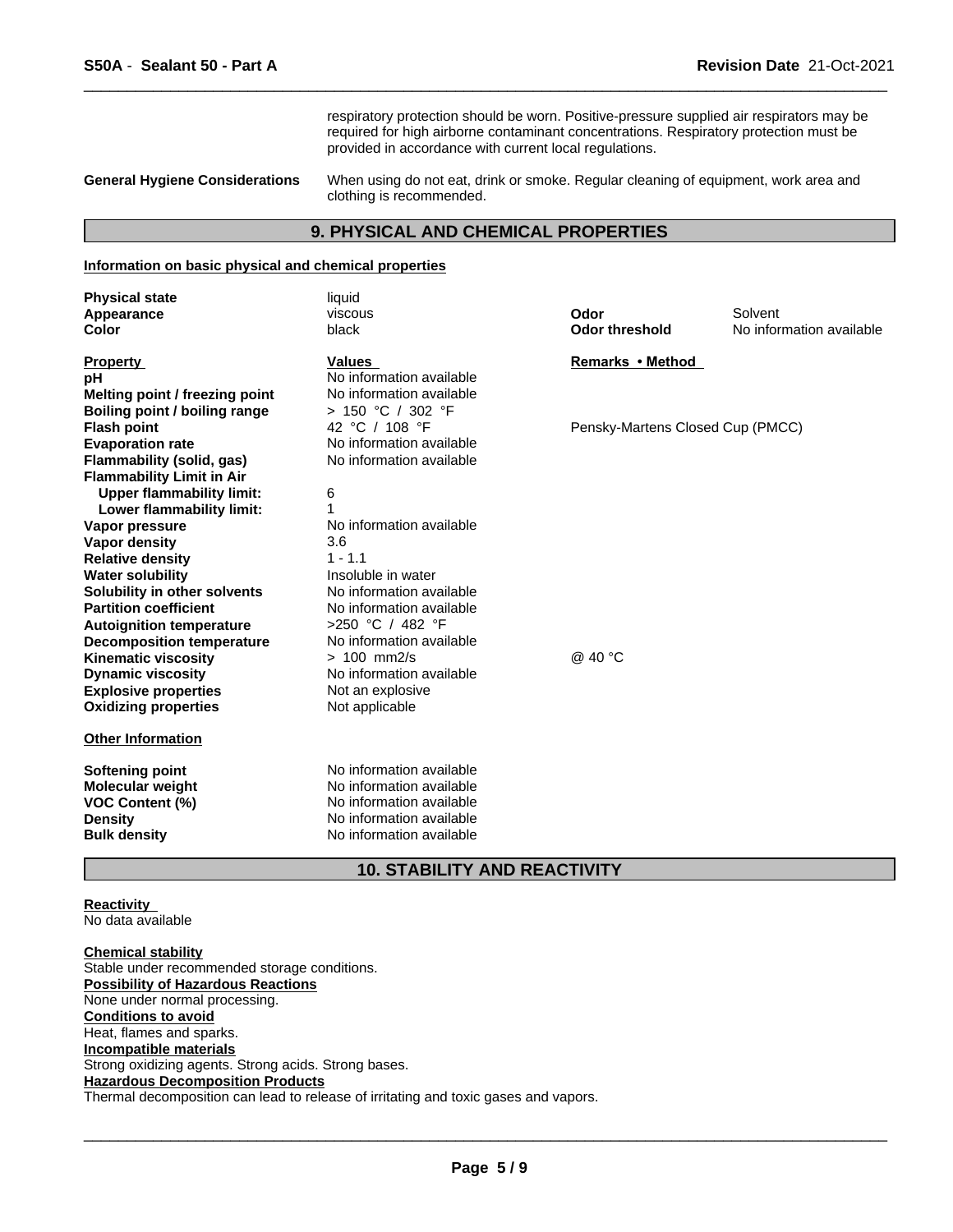# **11. TOXICOLOGICAL INFORMATION**

 $\overline{\phantom{a}}$  ,  $\overline{\phantom{a}}$  ,  $\overline{\phantom{a}}$  ,  $\overline{\phantom{a}}$  ,  $\overline{\phantom{a}}$  ,  $\overline{\phantom{a}}$  ,  $\overline{\phantom{a}}$  ,  $\overline{\phantom{a}}$  ,  $\overline{\phantom{a}}$  ,  $\overline{\phantom{a}}$  ,  $\overline{\phantom{a}}$  ,  $\overline{\phantom{a}}$  ,  $\overline{\phantom{a}}$  ,  $\overline{\phantom{a}}$  ,  $\overline{\phantom{a}}$  ,  $\overline{\phantom{a}}$ 

# **Information on likely routes of exposure**

#### **Product Information**

| <b>Inhalation</b>   | May cause irritation of respiratory tract. May cause drowsiness or dizziness. |
|---------------------|-------------------------------------------------------------------------------|
| Eye contact         | Irritating to eyes.                                                           |
| <b>Skin contact</b> | Irritating to skin.                                                           |
| Ingestion           | Based on available data, the classification criteria are not met.             |

| <b>Chemical Name</b>                                          | Oral LD50            | <b>Dermal LD50</b>      | <b>Inhalation LC50</b>                 |
|---------------------------------------------------------------|----------------------|-------------------------|----------------------------------------|
| Asphalt<br>  8052-42-4                                        | $>$ 5000 mg/kg (Rat) | $>$ 2000 mg/kg (Rabbit) | $> 94.4$ mg/m <sup>3</sup> (Rat) 4.5 h |
| Solvent naphtha, petroleum,<br>medium aliphatic<br>64742-88-7 | $> 25$ mL/kg (Rat)   | $>$ 3000 mg/kg (Rabbit) | $> 13$ mg/L (Rat) 4 h                  |
| <b>Clays</b><br>1302-78-9                                     | $>$ 5000 mg/kg (Rat) |                         |                                        |

#### **Information on toxicological effects**

**Symptoms** May cause redness and tearing of the eyes. Coughing and/ or wheezing. May cause skin irritation. Vapors may cause drowsiness and dizziness.

#### **Delayed and immediate effects as well as chronic effects from short and long-term exposure**

| Sensitization                                                                                                                                                                   | Based on available data, the classification criteria are not met.                                                                        |                                                                                                                                                                                                                                                                                                                                                                                                                                           |            |                                                                                          |  |
|---------------------------------------------------------------------------------------------------------------------------------------------------------------------------------|------------------------------------------------------------------------------------------------------------------------------------------|-------------------------------------------------------------------------------------------------------------------------------------------------------------------------------------------------------------------------------------------------------------------------------------------------------------------------------------------------------------------------------------------------------------------------------------------|------------|------------------------------------------------------------------------------------------|--|
| Germ cell mutagenicity                                                                                                                                                          | Based on available data, the classification criteria are not met.                                                                        |                                                                                                                                                                                                                                                                                                                                                                                                                                           |            |                                                                                          |  |
| Carcinogenicity                                                                                                                                                                 |                                                                                                                                          |                                                                                                                                                                                                                                                                                                                                                                                                                                           |            | The table below indicates whether each agency has listed any ingredient as a carcinogen. |  |
| <b>Chemical Name</b>                                                                                                                                                            | <b>ACGIH</b>                                                                                                                             | <b>IARC</b>                                                                                                                                                                                                                                                                                                                                                                                                                               | <b>NTP</b> | <b>OSHA</b>                                                                              |  |
| Asphalt                                                                                                                                                                         |                                                                                                                                          | Group 2B                                                                                                                                                                                                                                                                                                                                                                                                                                  |            | х                                                                                        |  |
| 8052-42-4                                                                                                                                                                       |                                                                                                                                          |                                                                                                                                                                                                                                                                                                                                                                                                                                           |            |                                                                                          |  |
| Group 2B - Possibly Carcinogenic to Humans<br>X - Present                                                                                                                       | IARC (International Agency for Research on Cancer)<br>OSHA (Occupational Safety and Health Administration of the US Department of Labor) |                                                                                                                                                                                                                                                                                                                                                                                                                                           |            |                                                                                          |  |
| <b>Reproductive toxicity</b><br><b>STOT - single exposure</b><br><b>STOT - repeated exposure</b><br><b>Chronic toxicity</b><br><b>Target Organ Effects</b><br>Aspiration hazard |                                                                                                                                          | Based on available data, the classification criteria are not met.<br>Target Organs. Respiratory system. Eyes. Skin. Central nervous system.<br>Based on available data, the classification criteria are not met.<br>May cause adverse effects on the bone marrow and blood-forming system.<br>Eyes, Respiratory system, Skin, blood, Central nervous system, kidney.<br>Based on available data, the classification criteria are not met. |            |                                                                                          |  |

**Numerical measures of toxicity - Product Information** 

#### **The following values are calculated based on chapter 3.1 of the GHS document** .

| ATEmix (oral)                        | 5,252.00 mg/kg |
|--------------------------------------|----------------|
| <b>ATEmix (dermal)</b>               | 2,573.00 mg/kg |
| <b>ATEmix (inhalation-dust/mist)</b> | 67.40 ma/l     |

# **12. ECOLOGICAL INFORMATION**

#### **Ecotoxicity**

Harmful to aquatic life with long lasting effects

65.68642 % of the mixture consists of components(s) of unknown hazards to the aquatic environment

| Solvent naphtha, petroleum,<br>800: 96 h Pimephales promelas<br>450: 96 h Pseudokirchneriella<br>100: 48 h Daphnia magna mg/L<br>EC50<br>subcapitata mg/L EC50<br>mg/L LC50 static<br>medium aliphatic<br>64742-88-7 | <b>Chemical Name</b> | Algae/aquatic plants | <b>Fish</b> | Crustacea |
|----------------------------------------------------------------------------------------------------------------------------------------------------------------------------------------------------------------------|----------------------|----------------------|-------------|-----------|
|                                                                                                                                                                                                                      |                      |                      |             |           |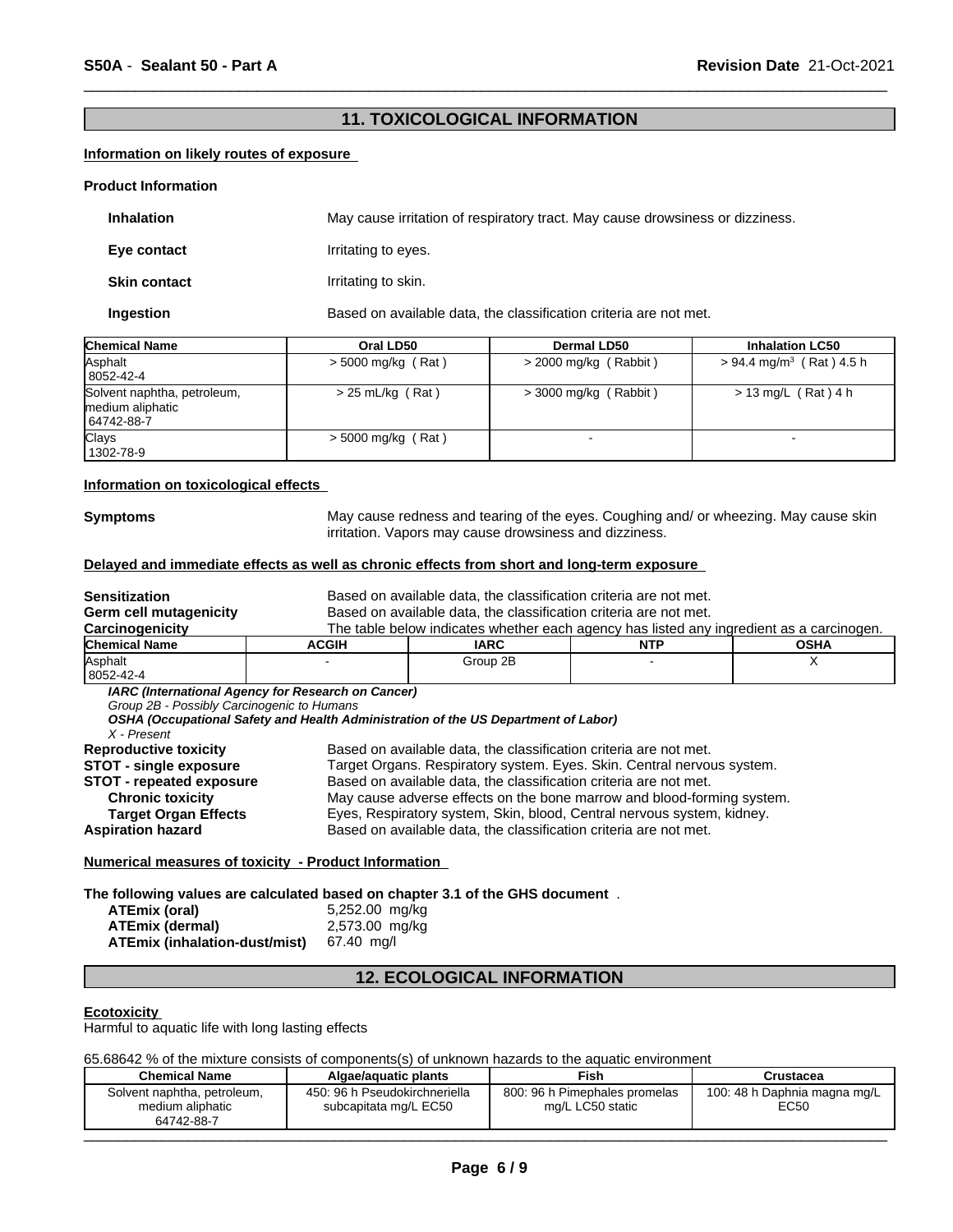| Clays     | 19000: 96 h Oncorhynchus mykiss   |  |
|-----------|-----------------------------------|--|
| 1302-78-9 | mg/L LC50 static 8.0 - 19.0: 96 h |  |
|           | Salmo gairdneri g/L LC50          |  |

 $\overline{\phantom{a}}$  ,  $\overline{\phantom{a}}$  ,  $\overline{\phantom{a}}$  ,  $\overline{\phantom{a}}$  ,  $\overline{\phantom{a}}$  ,  $\overline{\phantom{a}}$  ,  $\overline{\phantom{a}}$  ,  $\overline{\phantom{a}}$  ,  $\overline{\phantom{a}}$  ,  $\overline{\phantom{a}}$  ,  $\overline{\phantom{a}}$  ,  $\overline{\phantom{a}}$  ,  $\overline{\phantom{a}}$  ,  $\overline{\phantom{a}}$  ,  $\overline{\phantom{a}}$  ,  $\overline{\phantom{a}}$ 

# **Persistence and degradability**

No information available.

# **Bioaccumulation**

| Chemica.<br><sup>니</sup> Name | $\overline{\phantom{a}}$<br>coefficient<br>Partition |
|-------------------------------|------------------------------------------------------|
| Asphalt                       | >6                                                   |
| 8052-42-                      |                                                      |

# **Other adverse effects**

No information available

| <b>13. DISPOSAL CONSIDERATIONS</b>            |                                                                                                        |  |  |
|-----------------------------------------------|--------------------------------------------------------------------------------------------------------|--|--|
| Waste treatment methods<br>Disposal of wastes | Disposal should be in accordance with applicable regional, national and local laws and<br>regulations. |  |  |
| Contaminated packaging                        | Do not reuse container.                                                                                |  |  |
| <b>US EPA Waste Number</b>                    | D001                                                                                                   |  |  |

# **14. TRANSPORT INFORMATION**

**DOT** Not regulated (If shipped in NON BULK packaging by ground transport)

**TDG** Not regulated (If shipped in NON BULK packaging by ground transport)

| IATA                      |                                                       |
|---------------------------|-------------------------------------------------------|
| UN/ID no                  | UN1999                                                |
| Proper shipping name      | Tars, liquid                                          |
| <b>Hazard Class</b>       | 3                                                     |
| <b>Packing Group</b>      | Ш                                                     |
| <b>ERG Code</b>           | 3L                                                    |
| <b>Special Provisions</b> | A3                                                    |
| <b>Description</b>        | UN1999, Tars, liquid, 3, III                          |
| <b>IMDG</b>               | Transport in accordance with 2.3.2.5 of the IMDG Code |
| UN/ID no                  | UN1999                                                |
| Proper shipping name      | Tars, liquid                                          |
| <b>Hazard Class</b>       | 3                                                     |
| <b>Packing Group</b>      | Ш                                                     |
| EmS-No                    | $F-E. S-E$                                            |
| <b>Special Provisions</b> | 955                                                   |
| <b>Description</b>        | UN1999, Tars, liquid, 3, III, (42°C c.c.)             |

Complies **Complies** Complies Complies

# **15. REGULATORY INFORMATION**

| International Inventories |     |
|---------------------------|-----|
| <b>TSCA</b>               | Cor |
| <b>DSL/NDSL</b>           | Cor |
| <b>EINECS/ELINCS</b>      | Cor |
| <b>IECSC</b>              | Cor |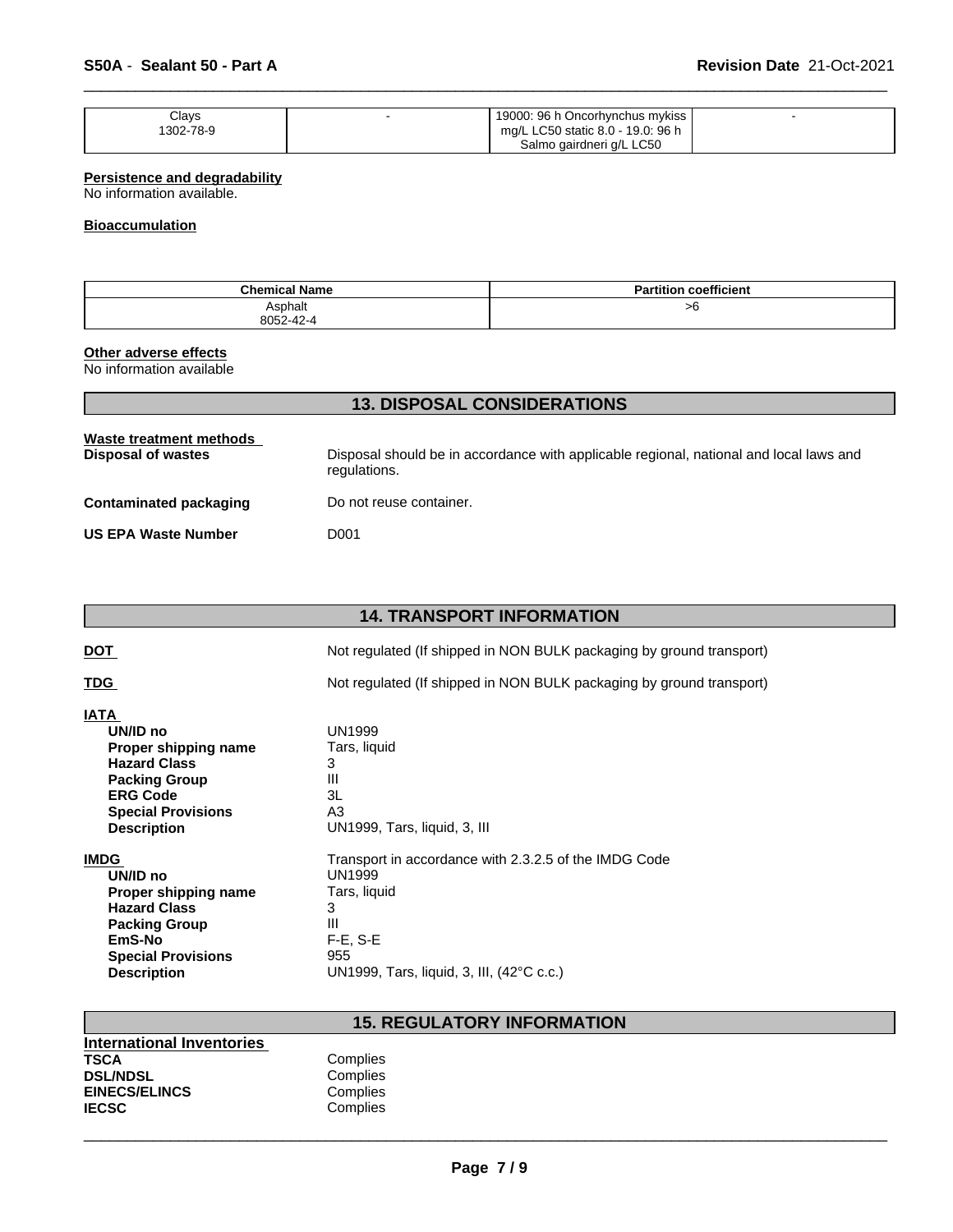| <b>KECL</b>  | Complies |
|--------------|----------|
| <b>PICCS</b> | Complies |
| <b>AICS</b>  | Complies |

**Legend:** 

**TSCA** - United States Toxic Substances Control Act Section 8(b) Inventory

**DSL/NDSL** - Canadian Domestic Substances List/Non-Domestic Substances List

**EINECS/ELINCS** - European Inventory of Existing Chemical Substances/European List of Notified Chemical Substances

**ENCS** - Japan Existing and New Chemical Substances

**IECSC** - China Inventory of Existing Chemical Substances

**KECL** - Korean Existing and Evaluated Chemical Substances

**PICCS** - Philippines Inventory of Chemicals and Chemical Substances

**AICS** - Australian Inventory of Chemical Substances

#### **US Federal Regulations**

#### **SARA 313**

Section 313 of Title III of the Superfund Amendments and Reauthorization Act of 1986 (SARA). This product does not contain any chemicals which are subject to the reporting requirements of the Act and Title 40 of the Code of Federal Regulations, Part 372

 $\overline{\phantom{a}}$  ,  $\overline{\phantom{a}}$  ,  $\overline{\phantom{a}}$  ,  $\overline{\phantom{a}}$  ,  $\overline{\phantom{a}}$  ,  $\overline{\phantom{a}}$  ,  $\overline{\phantom{a}}$  ,  $\overline{\phantom{a}}$  ,  $\overline{\phantom{a}}$  ,  $\overline{\phantom{a}}$  ,  $\overline{\phantom{a}}$  ,  $\overline{\phantom{a}}$  ,  $\overline{\phantom{a}}$  ,  $\overline{\phantom{a}}$  ,  $\overline{\phantom{a}}$  ,  $\overline{\phantom{a}}$ 

# **SARA 311/312 Hazard Categories**

| Acute health hazard               | Yes |  |
|-----------------------------------|-----|--|
| Chronic Health Hazard             | No. |  |
| Fire hazard                       | Yes |  |
| Sudden release of pressure hazard | No. |  |
| <b>Reactive Hazard</b>            | N٥  |  |

#### **CWA (Clean Water Act)**

This product does not contain any substances regulated as pollutants pursuant to the Clean Water Act (40 CFR 122.21 and 40 CFR 122.42)

#### **CERCLA**

This material, as supplied, does not contain any substances regulated as hazardous substances under the Comprehensive Environmental Response Compensation and Liability Act (CERCLA) (40 CFR 302) or the Superfund Amendments and Reauthorization Act (SARA) (40 CFR 355). There may be specific reporting requirements at the local, regional, or state level pertaining to releases of this material

# **US State Regulations**

#### **California Proposition 65**

This product does not contain any Proposition 65 chemicals

#### **U.S. State Right-to-Know Regulations**

| <b>Chemical Name</b>   | <b>New Jersey</b> | <b>Massachusetts</b> | Pennsylvania |
|------------------------|-------------------|----------------------|--------------|
| Asphalt<br>8052-42-4   |                   |                      |              |
| Limestone<br>1317-65-3 |                   |                      |              |

**U.S. EPA Label Information** 

**EPA Pesticide Registration Number** Not applicable

# **16. OTHER INFORMATION, INCLUDING DATE OF PREPARATION OF THE LAST REVISION**

| <b>NFPA</b>              | <b>Health hazards 2</b> | <b>Flammability 2</b> | Instability 0             | <b>Physical and Chemical</b><br><b>Properties</b> - |
|--------------------------|-------------------------|-----------------------|---------------------------|-----------------------------------------------------|
| <b>HMIS</b>              | <b>Health hazards 2</b> | <b>Flammability 2</b> | <b>Physical hazards 0</b> | Personal protection X                               |
| <b>Issue Date</b>        | 21-Oct-2021             |                       |                           |                                                     |
| <b>Revision Date</b>     | 21-Oct-2021             |                       |                           |                                                     |
| <b>Revision Note</b>     |                         |                       |                           |                                                     |
| No information available |                         |                       |                           |                                                     |